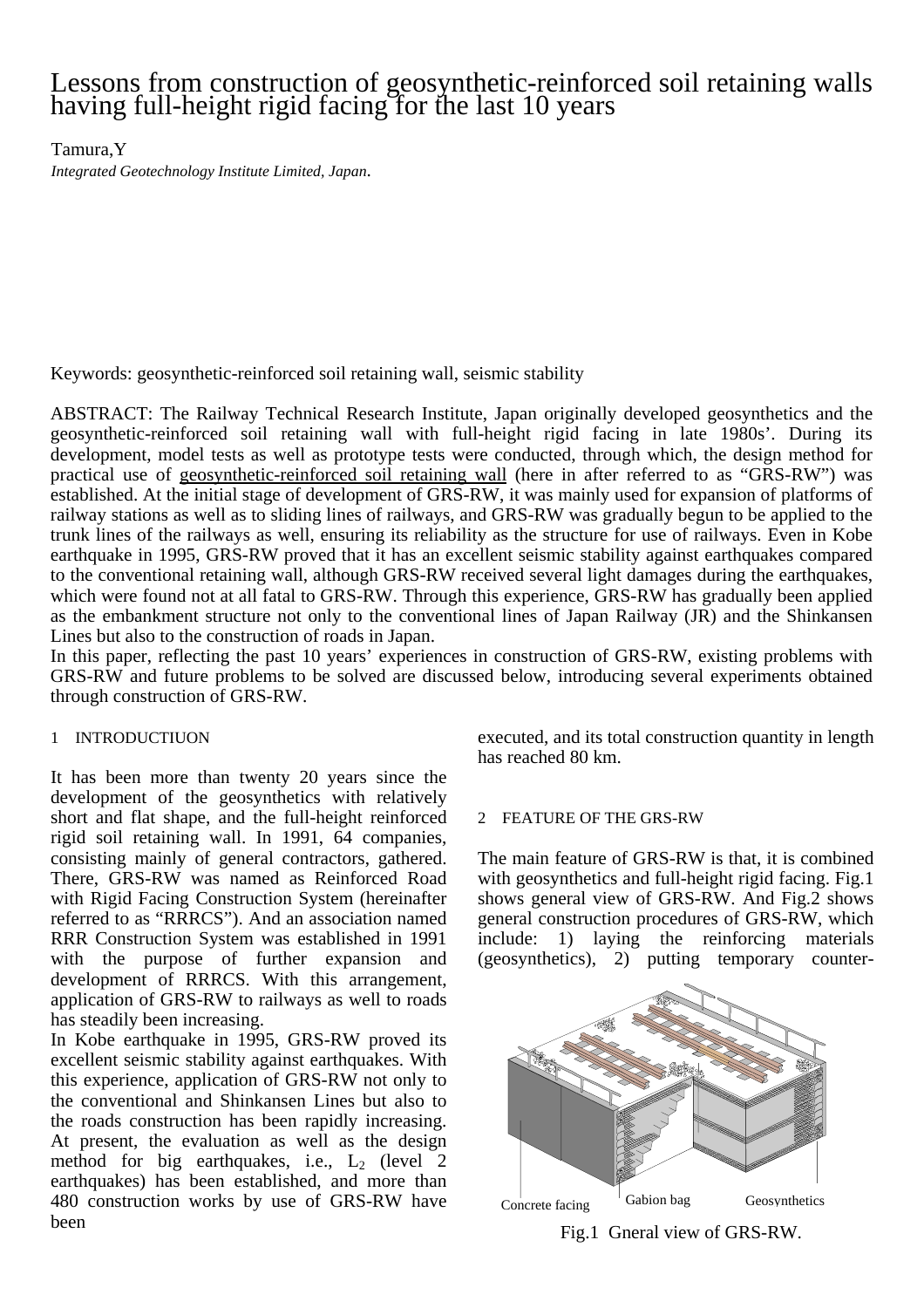weighting materials (gabions (sand bags) or welded wire nets) to assist self-standing of the reinforced embankment until the concrete walls are constructed, and covering them with the reinforcing materials (geosynthetics), 3) repeating these procedures until we reach the required height of the embankment, letting the embankment reach its allowable deformation, and 4) placing the cast-in concrete to cover the reinforcing materials (geosynthetics) together with the temporary counter-weighting materials to form GRS-RW.



Fig.2 general construction procedures of GRS-RW.

In the design of GRS-RW, following three (3) technical issues are studied.

- (1) Study on inner stability of the reinforcing materials with respect to its strength and required length to decide the appropriate arrangement of the reinforcing materials.
- (2) Study and check for the stresses acting on GRS-RW caused by earth pressure to decide the quantity and quality of concrete to be placed and the required reinforcing bar arrangement.
- (3) External stability study on the total stability of GRS-RW, including the study on the foundation ground, whether it should be improved or not.



Fig.3 outlines the above-stated 3 studies. **(3) External Stability** 

Other merits (features) of GRS-RW, which are brought mainly from its structural features of rigid combination of reinforcing materials with GRS-RW, are summarized below.

(1) As already described above, GRS-RW is constructed step-wisely, placing the cast-in concrete, to form full-height rigid facing walls after construction of the reinforced embankment, letting the reinforced embankment reach its allowable deformation. Accordingly, if we follow this construction method, we can allow deformation of the reinforced embankment to the technically acceptable level, which may not be achieved if we follow other reinforced embankment methods, in which walls and backfilling embankment are simultaneously constructed. This suggests that if we follow the proposed construction method, we can take flexible countermeasures against the deformation of foundation ground as well as against the deformation due to rolling compaction. These merits allow us less improvement in foundation ground; even in the case we need it. As a result, the proposed construction method brings us economical merit of reduction in construction cost as well.

(2) Another feature of this construction method is

that GRS-RW and reinforced materials are rigidly combined each other, forming a solid body. Due to this, GRS-RW constructed following the proposed construction method, can resist the heavy loads acting on GRS-RW by all the reinforced materials. Thus, for example, GRS-RW can directly support such heavy loads as foundation of electric poles of railways and lighting facilities of roads etc (refer to Fig.4).



Fig.4 Merits of continuous

- 3 SEVERAL EXAMPLES OF CONSTRUCTION WORKS MAKING USE OF THE FEATURE OF GRS-RW
- (1) Example 1: Construction of GRS-RW, Allowing Settlement by Stage-wise Construction

This example has been taken from the construction works of Nagano Trains Base of Hokuriku Shinkansen The foundation ground at the construction site is very soft, and alluvial clay is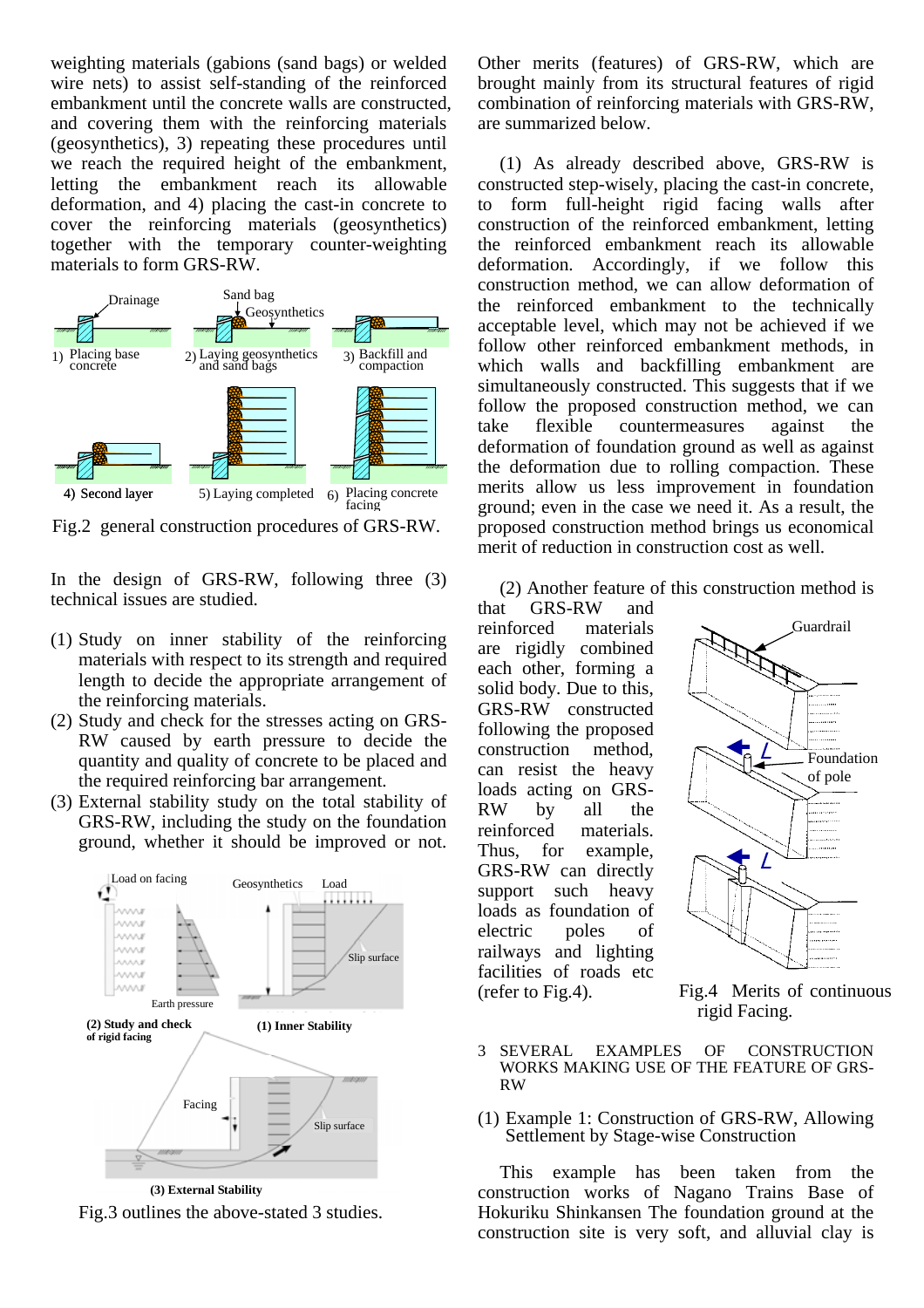deposited to the depth of about 30 meters. Especially, the clayey and humid soil layer with the N value of almost zero, having the depth of 5 to 10 meters in total, located directly below the surface layer, consists of very soft foundation ground with the void ratio of 5 and unit weigh of  $12 \text{ kN/m}^3$ . Under the above-stated site condition, the required embankment for the said base with the height of 2.0 meters was constructed by use of reinforced embankment materials, applying pre-loading embankment of 3.0 meters in height to accelerate the settlement of the embankment. Fig.5 shows standard cross-section of the embankment. Fig. 6 shows several construction stages of the embankment, and Fig.7 shows completed pre-loading embankment for acceleration of settlement of the embankment. Fig.8 shows the relationship between the measured settlement of the embankment and lapse of time obtained. As is seen form Fig.8, the settlement of the embankment at its cross-sectional center reached as big as about 1.0 meter, and 0.5 meter even on the slope of the embankment.



Fig.5 Standard cross-section of the embankment.



Fig.6 Construction stages of the embankment.



Fig.7 Completed pre-loading embankment. Fig.9 Foundation of pole combined with

These results suggest that it is possible to construct GRS-RW even on the soft foundation ground without serious problems, utilizing the merit of step-wise construction, by placing the cast-in concrete to form rigid full-height walls, after deformation of the reinforced embankment has converged to its allowable limit.



Fig.8 Settlement of the embankment.

(2) Example 2: Construction of Attached Structures (Soundproof Walls, Foundation of Electric Poles and Lighting Poles etc.) on GRS-RW

Fig.9 shows several pictures of electric poles, whose foundations are rigidly combined with GRS-RW. This kind of views can be commonly seen on the railways. However, here, we would like to introduce another example of GRS-RW, which was used for construction of a new tollgate on a highway, taking the advantages of GRS-RW introduced in Example 1 above. This construction work included raising the existing tollgate of the highway, which was temporarily functioning as the terminal of the highway, whose location was decided according the originally planned route. Following the further extension plan of the existing highway, it was planned to raise the existing tollgate to the required height, allowing free traffic pass by use of the existing on-off ramps. And to keep the required space of the tollgate to be improved, construction of additional structure was needed. To fulfill this



rigid acing.